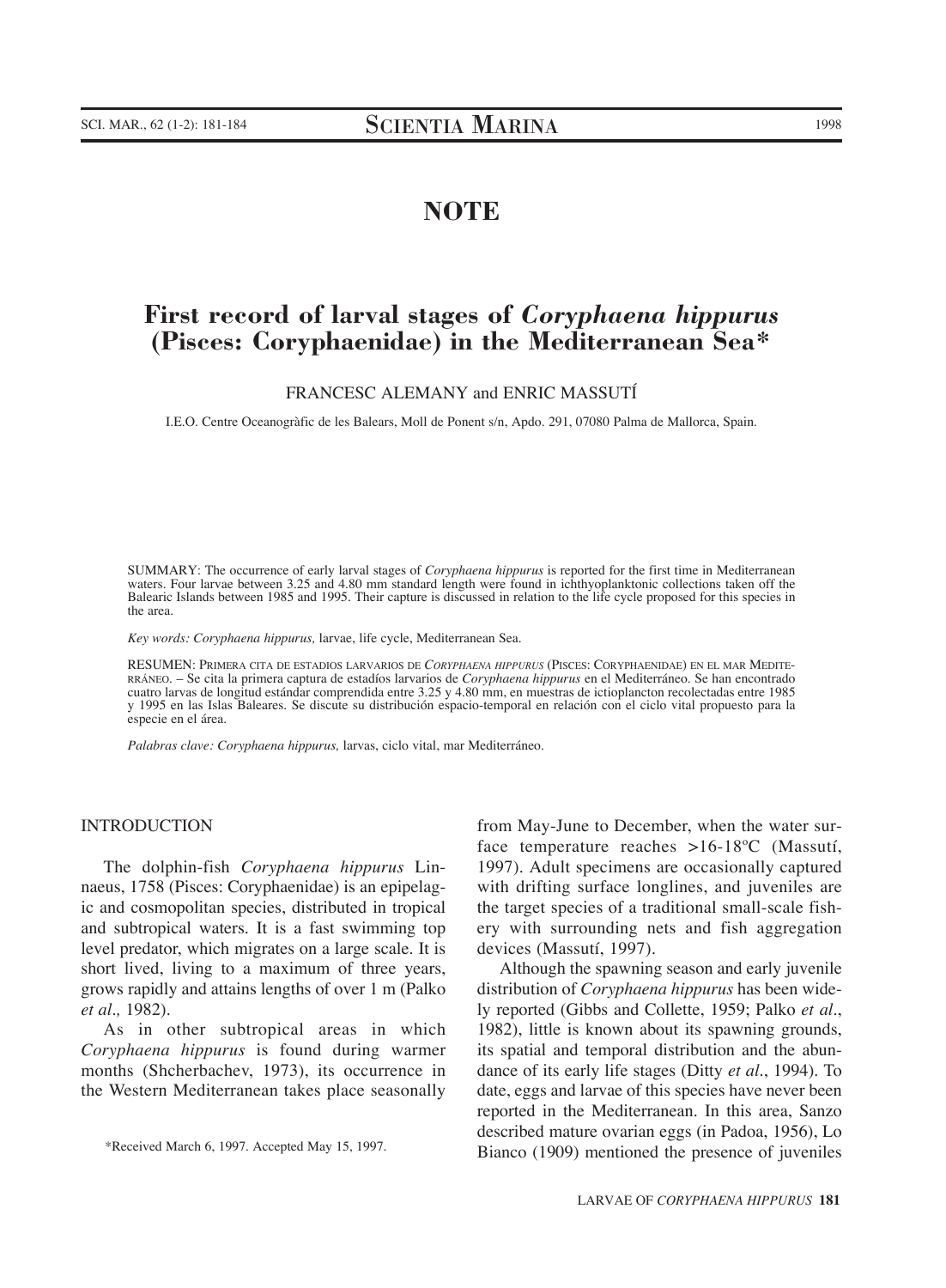

FIG. 1. – Location of zooplankton sampling collections analysed by Alemany (1997) (and the three stations where *Coryphaena hippurus* larvae were captured ( $\bullet$ ).

between 1 and 5 cm from August to November off the Gulf of Naples, and Fage (1910) reported the capture of a single juvenile specimen measuring 5 cm from the Port of Monaco in September. In this note we report, for the first time, the capture of early larval stages of *Coryphaena hippurus* in the Mediterranean Sea.

## MATERIAL AND METHODS

A total of 1177 zooplankton samples were analysed. These plankton collections were taken all year round between 1985 and 1995, using different net types (Bongo, WP-2 and Juday-Bogoroff) and sampling methodologies (oblique, vertical and horizontal hauls), within the framework of several oceanographic research surveys and monitoring programs carried out around the Balearic Islands (Alemany, 1997). The sampling stations were situated in neritic and oceanic waters, over the continental shelf and slope (Fig. 1). Fish larvae were sorted and identified to specific level (Alemany, 1997). From the specimens identified as *Coryphaena hippurus* larvae, the following measures were taken:

- Standard length: the distance along the midline of the body from the tip of the snout to the end of the urostyle.

- Preanal length: the distance along the midline of the body from the tip of the snout to the anus.

- Head length: the distance along the midline of the body from the tip of the snout to the posterior margin of the cleithrum.

- Eye diameter: horizontal eye diameter

- Preocular length: the distance along the midline of the body from the tip of the snout to the anterior margin of the eye.

TABLE 1. – Morphometric characteristics of the four *Coryphaena hippurus* larvae caught in the Mediterranean Sea (all measurements are in millimetres; conserved material in formaldehyde 4% in sea water).

| Specimen | Standard<br>length | Preanal<br>length | Head<br>length | Eye<br>diameter | Preocular<br>length | Body depth<br>at cleithrum | Body depth<br>at anus |
|----------|--------------------|-------------------|----------------|-----------------|---------------------|----------------------------|-----------------------|
|          | 4.80               | 3.00              | 0.00           | 0.32            | 0.25                | 0.57                       | 0.27                  |
| 2        | 3.55               | 2.37              | 0.85           | 0.27            | 0.15                | 0.52                       | 0.27                  |
| 3        | 3.25               | 2.00              | 0.80           | 0.30            | 0.25                | 0.60                       | 0.25                  |
| 4        | 3.25               | 1.97              | 0.75           | 0.27            | 0.17                | 0.50                       | 0.25                  |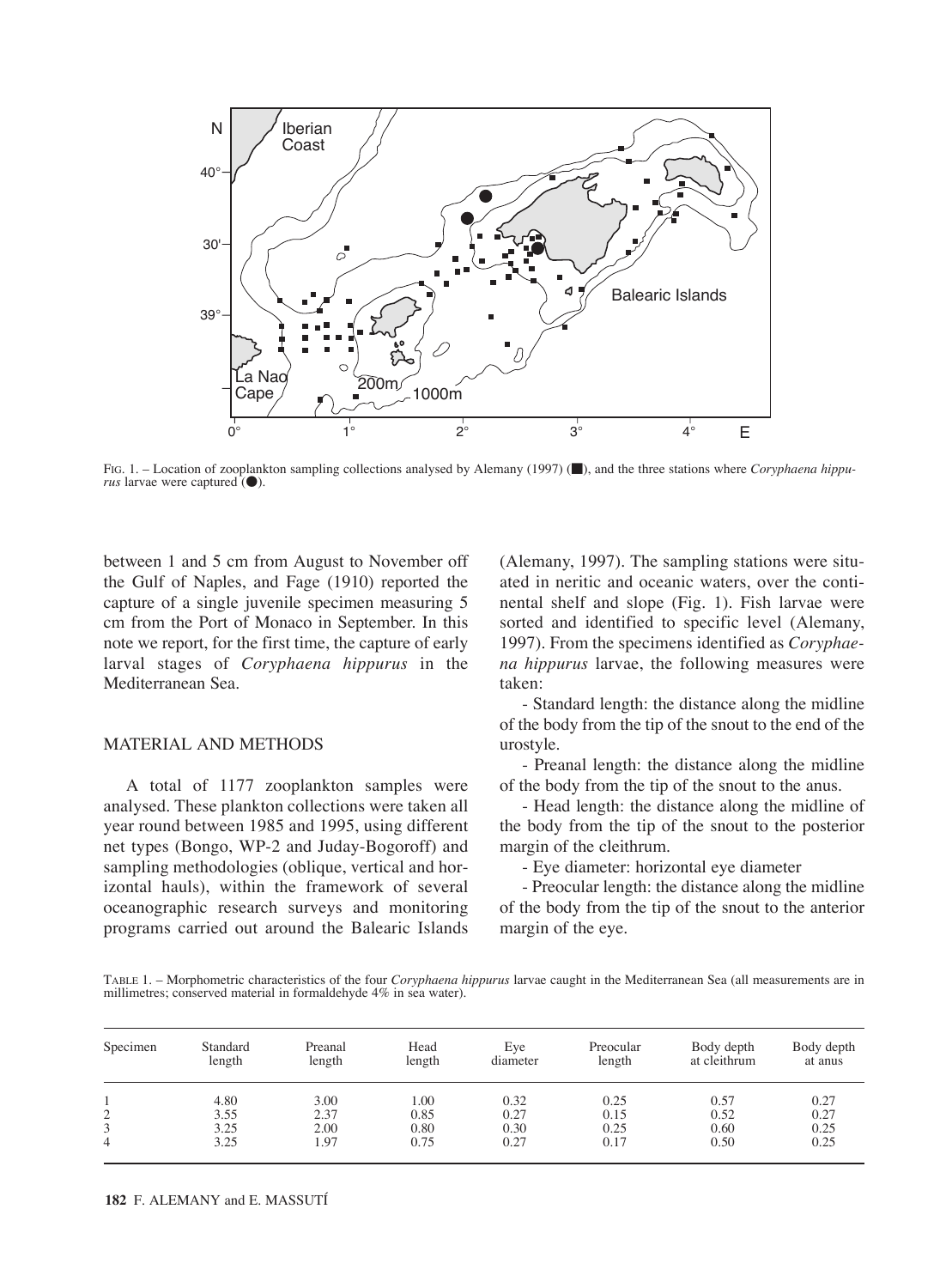

FIG. 2. – Early larval stage of *Coryphaena hippurus* caught in the Mediterranean Sea (4.8 mm standard length; 40 magnifications).

- Body depth at the inferior part of the cleithrum.

- Body depth at the anus.

## RESULTS AND DISCUSSION

Four specimens, between 3.25 and 4.80 mm standard length (Table 1), were identified as *Coryphaena hippurus* larvae by their morphology and pigmentation pattern, following the descriptions of Mito (1960) and Ditty *et al.* (1994). These larvae were also compared with a complete series of *Coryphaena hippurus* larvae from 0 to 38 days old reared in captivity, at a constant temperature of 26- 27ºC, by the aquaculture company Pisciculture Marine de Monaco S.A.M. (Massutí, 1997).

The four captured larvae were at the same stage of development. They were very similar to the 3.5 mm larvae described by Ditty *et al.* (1994). The eyes were fully pigmented, but the preopercular spines were not developed yet and there were no melanophores on the primordial fin. These larvae were shorter and less pigmented than the examined 3-day old reared larvae, which presented the same development stage, due probably to the shrinkage of the captured larvae during preservation in 4% formalin. One of these four larvae (deposited in the C.O.B. Ichthyoplanktonic Collection) is well conserved and is represented in Fig. 2, while the others seemed to be more affected by shrinkage.

Three larvae were caught in June 1988 at offshore stations, and one in June 1990 at a neritic station (Fig. 1). In 1988, the three larvae were sampled with a Juday-Bogoroff net, in horizontal hauls towed at 0 m, at two stations placed over the slope, at approximately 500 and 700 m in depth and 12 and 15 nautical miles from the northwestern coast of Majorca. The fourth larvae appeared in a sample taken with a 20 cm mouth diameter Bongo net, also towed horizontally through the surface layer. This station was sited in neritic waters of Palma Bay, at a depth of approximately 50 m and 2 nautical miles from the coast.

Due to the low number of larvae caught, it was not possible to reach any conclusion about the location of the spawning grounds of *Coryphaena hippurus* and its larval abundance in the Mediterranean. Nevertheless, the capture of three larvae in oceanic waters seems to be in accordance with the results obtained by Ditty *et al.* (1994) in the Gulf of Mexico, where the collection of preflexion larvae (<7 mm standard length) of this species at stations primarily beyond the continental shelf seems to indicate that spawning occurs in oceanic waters. The presence of a single larva in a neritic station located in Palma Bay does not invalidate this hypothesis, since the presence in this area of oceanic zooplanktonic species, due to the offshore-inshore currents, has been previously reported (Jansá and Carbonell, 1988). Also larvae of typically oceanic or deep water fishes are relatively frequent at this station (Alemany, 1997).

The capture of *Coryphaena hippurus* larvae in June is in agreement with the proposed seasonal life cycle of this species in the Western Mediterranean, with a spawning peak in June-July, confirmed by monthly progression of the maturity stage and gonadosomatic index in adult fish, and with back-calculated birthdates determined from daily growth rings in the otoliths of juvenile specimens (Massutí, 1997).

## ACKNOWLEDGEMENTS

The authors wish to thank all the participants in the sampling cruises, as well as the Centre Oceanogràfic de les Balears (I.E.O.) for the facilities provided.